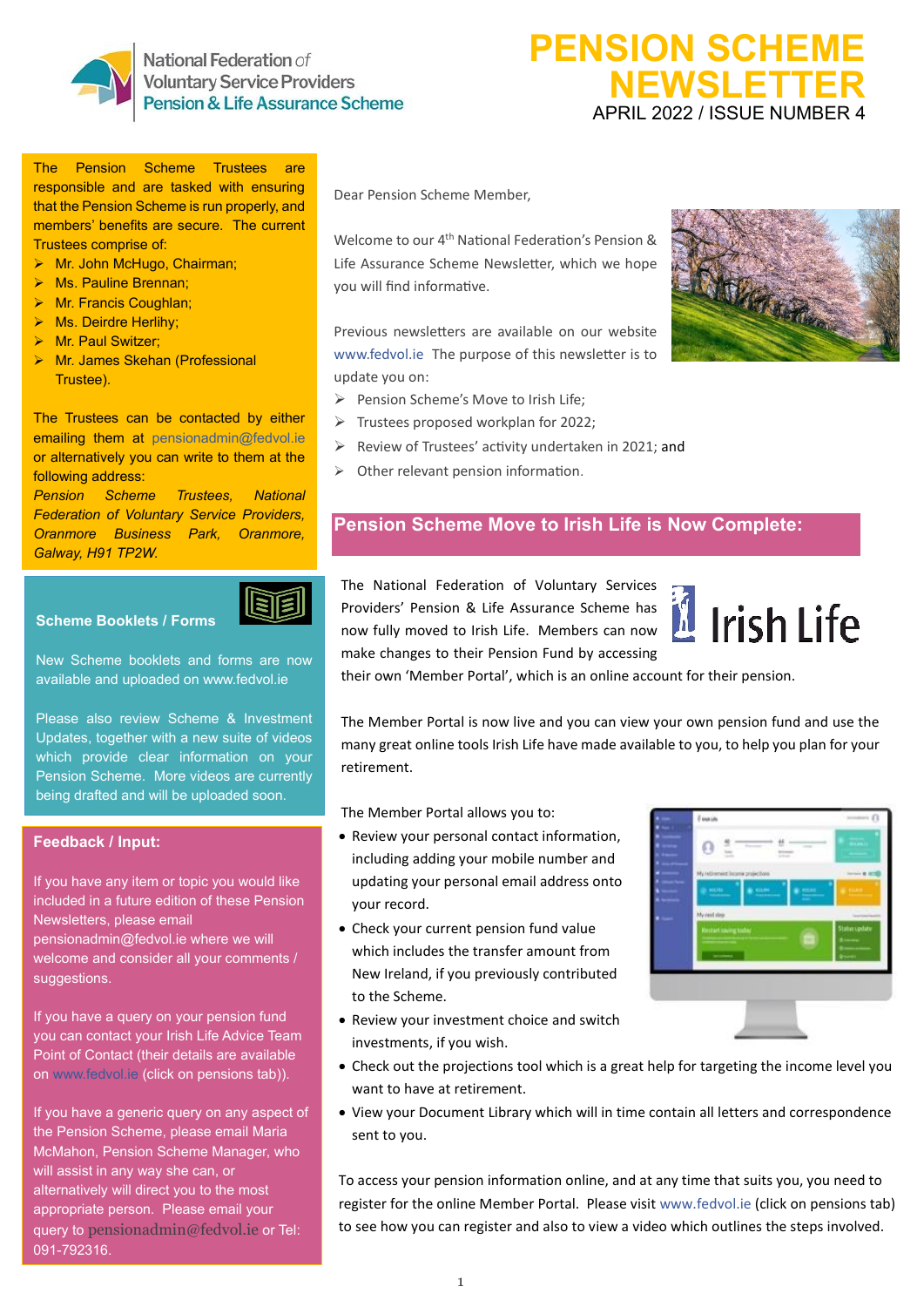

# **Online Presentations:**

Irish Life hosted 4 online group presentations for members of the National Federation's Pension Scheme in early April. The presentations covered:

- an overview of your Scheme, including pension contribution guidance;
- investment choices available to you; and
- an introduction to some of the great online tools Irish Life can provide to help you plan for your retirement.

If you were unable to participate on the 4 dates in April for any reason, a recording of the online presentation content is now available to view on [www.fedvol.ie](http://www.fedvol.ie/) (click on pensions tab)

# **Annual Benefit Statements:**

Your Annual Benefit Statement in respect of year ended 31<sup>st</sup> December, 2021, is being prepared by New Ireland Assurance and will issue to you shortly. New Ireland were the Registered Administrators for the Scheme up until 31<sup>st</sup> December, 2021, hence they have responsibility to prepare your Annual Benefit Statement for this period.

As you are aware Irish Life have been appointed the Registered Administrator to the Pension Scheme with effect from 1st January, 2022 and as a result contributions from December 2021, and your pension fund that had built up in New Ireland prior to this date, are now invested with Irish Life. Future Annual Benefit Statements will therefore be issued to you by Irish Life.

Please **do not** use the reference numbers on the New Ireland Annual Benefit Statement when corresponding with Irish Life as these numbers are no longer applicable and you will be advised of your new numbers when you log on to your Irish Life Member Portal. Information on how to register for the Irish Life Member Portal is available on [www.fedvol.ie](http://www.fedvol.ie/) (click on pensions tab).

**Note: There was no loss to members funds as a result of the transfer of assets from New Ireland to Irish Life. This was achieved by Irish Life investing the assets of the Scheme in Irish Life funds on the same day as New Ireland encashed the assets. Any variation to your pension fund is a result of market volatility since the start of the year and the invasion of Ukraine by Russia in March.** 

*Please take some time to review your statement when you receive it and if you have any queries, please contact your Irish Life Advice Team Contact – their details are available on [www.fedvol.ie](http://www.fedvol.ie/) (click on pensions tab)*.

# **Retirement Planning Seminars:**

The Pension Trustees, in association with Irish Life, are organising Retirement Planning Seminars to support and provide valuable information to members of our Pension Scheme as they approach retirement. We are delighted to be able to revert back to hosting these events in a hotel this year and inviting relevant members to attend. Accordingly, the Trustees have organised two Retirement Seminars in May, in two locations as follows:

**Venue: Ashling Hotel, Dublin 8 (across from Heuston Station) Date: Thursday, 12th May, 2022 Venue: Tullamore Court Hotel, Co. Offaly. Date: Thursday, 26th May, 2022**



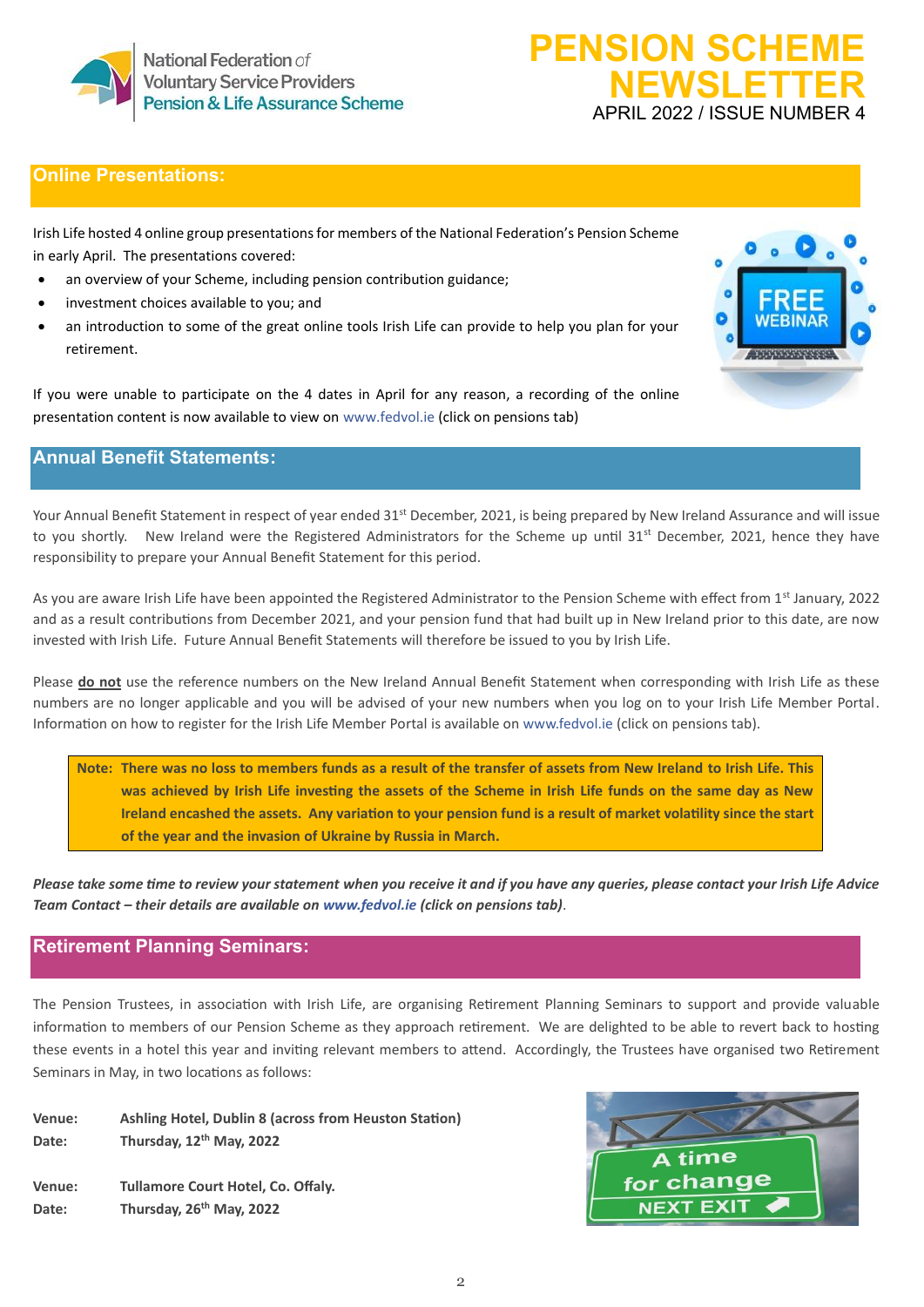# National Federation of **Voluntary Service Providers** Pension & Life Assurance Scheme

# These Retirement Planning Seminars are aimed at members of our Pension Scheme who are nearing retirement. An invitation to the member's spouse / partner to attend the Seminar is also extended. A member doesn't have to be about to retire to start planning for it, in fact, the sooner a member understands their retirement options, the more relaxed they'll feel about the whole process and hopefully be better placed to make the right decisions about this important phase in their life.

The seminar is a full day event and topics covered on the day include: the mental adjustments of retirement; state benefits in retirement; your organisation's pension scheme and how to draw down your pension benefits at retirement; Wills and inheritance; physical & nutritional wellbeing. The full agenda can be viewed on [www.fedvol.ie](http://www.fedvol.ie/) (click on pensions tab). If you are interested in attending, you need to contact your organisation's HR Manager / Pension Administrator who will reserve a place for you. All bookings must be made via your employer.

Regardless if you are attending the Retirement Planning Seminar or not, if you are within 6 years of retirement you should:

- **(a)** Carefully consider the different ways you can draw down your pension when you retire, in relation to lump sum, pension (annuity / income for life) and / or Approved Retirement Fund. (Information on the different ways you can draw down your pension are outlined in the Approaching Retirement Booklet available from [www.fedvol.ie\)](http://www.fedvol.ie/).
- **(b)** Review where your pension fund is invested to make sure it matches the way in which you intend to draw down your retirement benefits e.g., lump sum, annuity (pension / income for life), Approved Retirement Fund (ARF). You can review what funds you are invested in via your Irish Life Member Portal.

You can get information on your pension fund by contacting Irish Life's Advice Team point of contact. There is a dedicated contact for each employer, visi[t www.fedvol.ie](http://www.fedvol.ie/) to get contact details for your Advice Team point of contact. There is no charge for this service. You can also seek your own independent advice.

# **Investment Fund Choice:**

Whilst most members (97%) are invested in the default investment fund i.e., Irish Life's EMPOWER Personal Lifestyle Strategy (PLS), it is important to remember that there is a choice of investment funds into which your pension fund and ongoing pension contributions can be invested, see below. You can obtain information on the new choice of Irish Life investment funds from your Investment Guide available on www.fedvol.ie (click on pensions tab) or by logging on to your Irish Life Member Portal.



If you wish to discuss the various investment funds available, you can contact your Irish Life Advice Team point of contact or seek your own independent financial advice. A member can switch funds via their member portal or download a switch form from [www.fedvol.ie](http://www.fedvol.ie/)







**PENSION SCHEME** 

**NEWSLETTER** APRIL 2022 / ISSUE NUMBER 4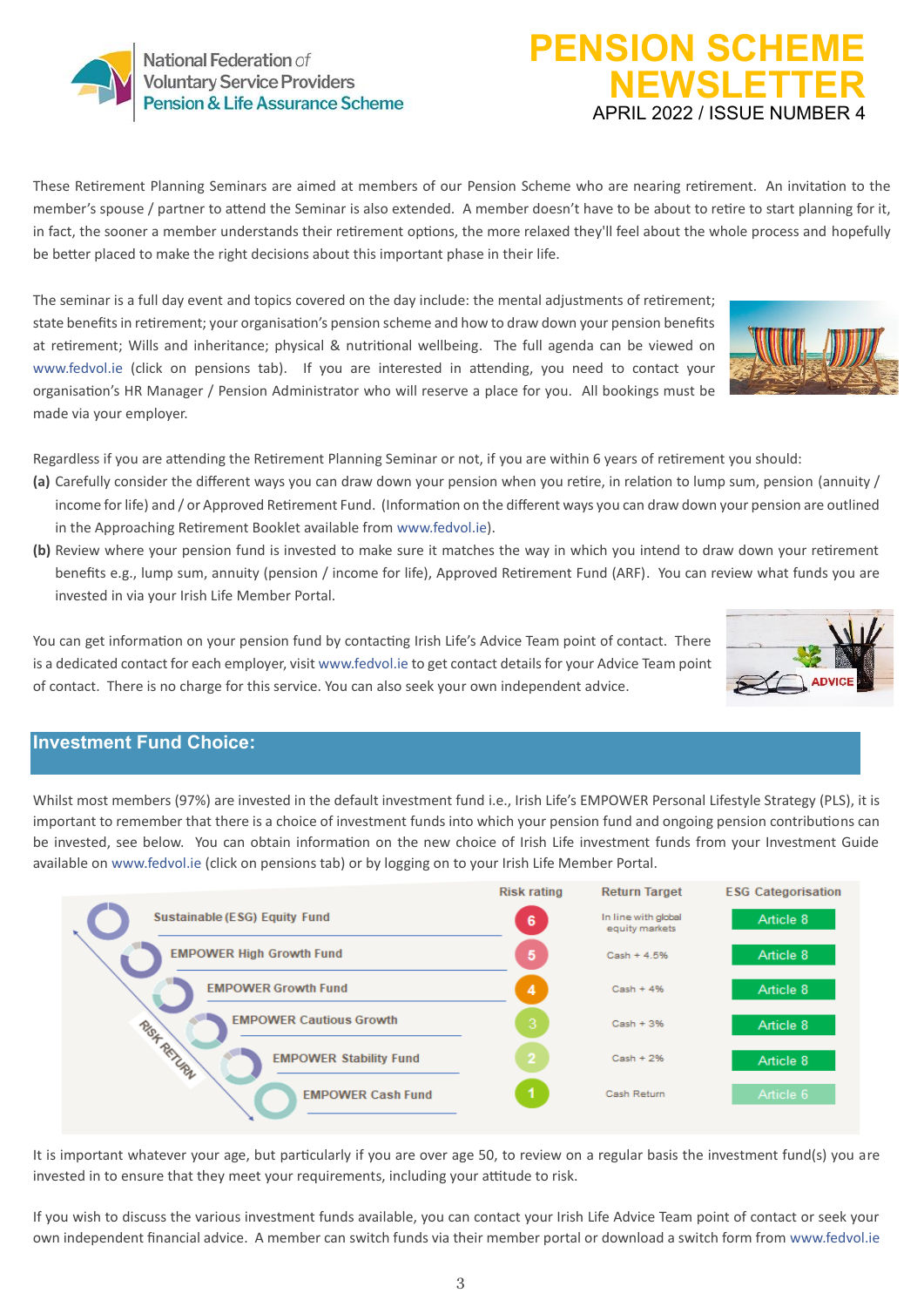

# **Pension Trustees Workplan for 2022: Consideration of the Industry of Amplem**

## ➢ **Develop a Work Plan with Irish Life:**

The Trustees will develop with Irish Life a Work Plan for 2022, which will outline activities that will take place during the year – this will include organising webinars to cover key topics of interest for members; presentations at member's place of work; retirement seminars; pension administrators workshops; record more videos and upload on [www.fedvol.ie;](http://www.fedvol.ie/) all documents / agreements and booklets to be finalised to reflect the appointment of Irish Life as the Registered Administrator with effect from 1st January, 2022.

## ➢ **Carry out a Review of Pension Website:**

The Trustees will carry out a full review of the dedicated pension page on the National Federation's websit[e www.fedvol.ie](http://www.fedvol.ie/) to ensure all documents reflect the Scheme move to Irish Life and all new and relevant pension material is uploaded.

**[www.fedvol.ie](http://www.fedvol.ie/)**

### ➢ **Sustainable Investment:**

The Trustees will engage with Irish Life Investment Managers to get a better understanding of their approach to sustainable investment and how they take Environmental, Social and Governance (ESG) factors into account when selecting companies to invest in.

#### ➢ **Tender Competition:**

A tender competition for the Supply of Pension Audit Services will be carried out in respect of appointing an External Auditor to the Pension Scheme in respect of preparation of the Trustees Annual Report & Financial Statements for year ended 31st December, 2022, and for a subsequent period of 3-5 years.

## ➢ **Review and Update Pension Scheme's Trust Deed & Rules:**

The Trustees will engage the services of McCann FitzGerald, who were selected following a previous tender process, to carry out a review of the Pension Scheme's Trust Deed & Rules and ensure it is up-to-date. This work will also take account of requirements under the IORP 11 Directive and the Pension Authority's Code of Practice.

# **REVIEW**

Oifig um Sholáthar Rialtais **Office of Government Procurement** 

#### ➢ **Appointment of an Additional Trustee:**

The Trustees will aim to appoint an additional Trustee to the Pension Scheme during 2022. The new Trustee will meet the "Fit & Proper" Pension Authority requirements and also complement the skills mix of the current Trustee composition.

## ➢ **Pension Administrator's Manual:**

A Pension Administrator's manual will be drafted and circulated to all participating employers which will detail the various tasks that need to be carried out by all participating employers to help with the efficient and effective running of the Scheme and what procedures / deadlines employers need to adhere. A copy of all schedules / templates used will also be included in the manual, together with the different stakeholder contact details e.g., Irish Life, Cornmarket, Trustees, Auditor etc.



**Implementation of Institutions for Occupational Retirement Provision 11 (IORP 11) Directive and the Code of Practice published by the Pensions Authority in November 2021:**

The Trustees will continue to review and implement all necessary actions to ensure the Pension Scheme is compliant in respect of the above Directive and the Pension Authority's Code of Practice, including the following:

- Appointment of two new external Key Function Holders (KFHs) in respect of Internal Audit and Risk Management.
- ➢ Review existing Scheme policies and develop new policies where required (e.g., Statement of Investment Governance) to ensure IORP 11 and the Code of Practice requirements are reflected and adhered to.
- ➢ Establish if the Pension Scheme has to be set up as a DAC, following further clarification from the Pensions Authority.

#### **Administration & Compliance:**

The Trustees will continue to meet throughout 2022 and ensure:

- $\triangleright$  the smooth and efficient running of the Scheme from the perspective of all parties i.e., Scheme Members, Participating Employers; Irish Life; Cornmarket; Auditor, Pension Authority etc.
- ➢ the Trustees' Governance Calendar is adhered to.
- ➢ all employers co-operate with their monthly return of contributions to both Irish Life & Cornmarket by their due date.
- $\triangleright$  all death claims, applications for retirement on grounds of ill health; pension adjustment orders, transfers applications and purchase of annuity forms etc. are all processed in a timely fashion.
- ➢ all booklets and documentation are reviewed and up to date.
- ➢ Trustees Annual Report & Financial Statements for year ended 31/12/21 are prepared and circulated to members & Trade Unions within the required timeframe.
- ➢ relevant Trustees Training to be carried out in 2022.
- ➢ in line with Covid 19 restrictions, Retirement Planning Seminars; CEO / Pension Administrators' Workshop; engagement with pension scheme members to be facilitated and take place in a safe environment / medium.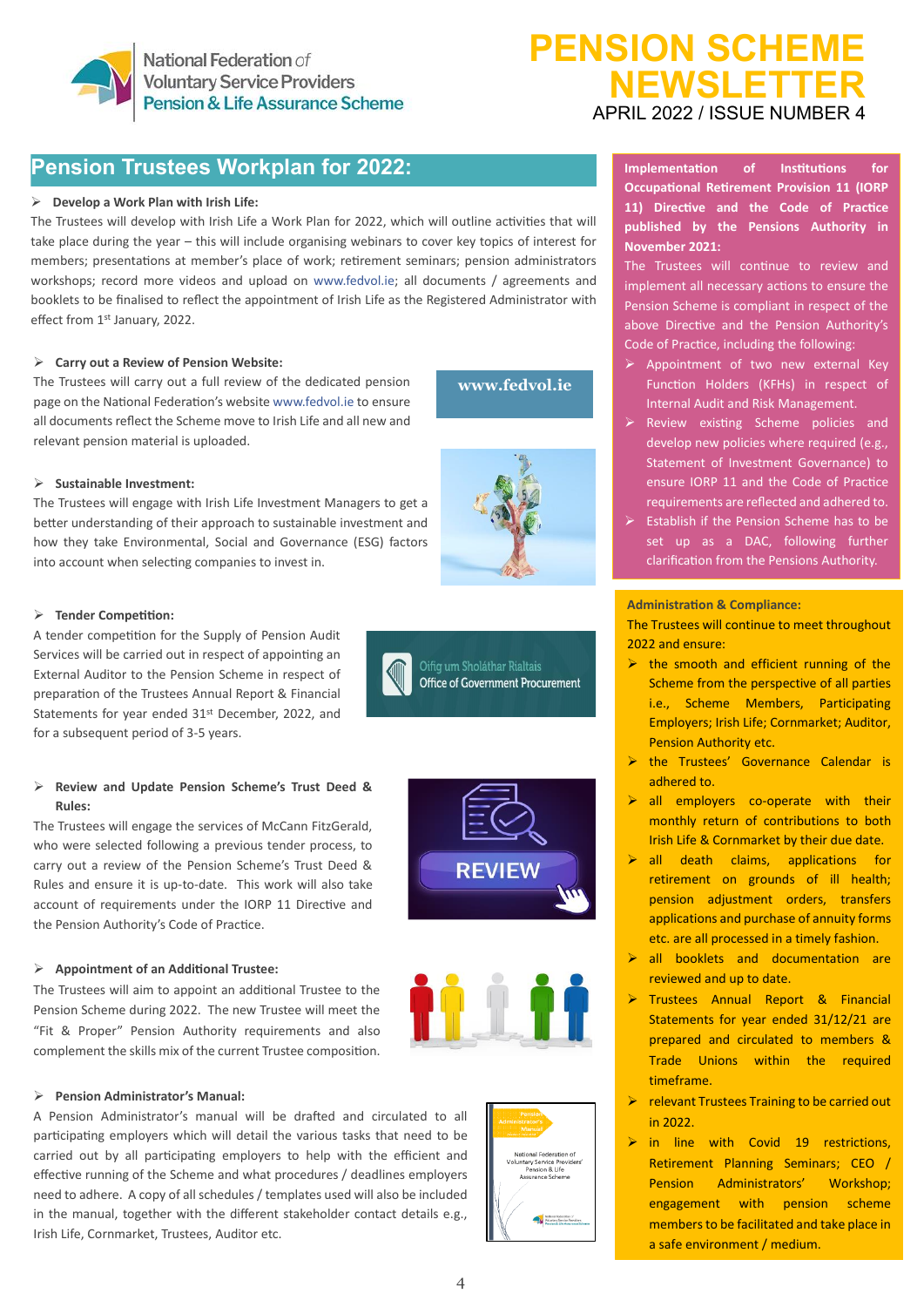

# **TRUSTEES' ACTIVITY UNDERTAKEN IN 2021:**

## **Review of Pension Administration, Investment & Consultancy Services:**

The Trustees published a Tender for the Supply of Pension Administration, Investment & Consultancy Services to the Pension Scheme in May 2021. The main purpose of this exercise was to comply with good governance and ensure the Scheme members are receiving an excellent service and getting value for money for their investment.

Following an extensive review, and with the assistance of Lane Clark & Peacock Ireland Ltd who were appointed as Advisors to the Tender Process, Irish Life were appointed as the Administrators and Investment Managers for the Pension Scheme, effective from 1st January, 2022. There are significant benefits for all stakeholders as a result of this move to Irish Life, including a further reduction in the Annual Management Charge for members; improved member engagement and Trustee support.



Oifig um Sholáthar Rialtais **Office of Government Procurement** 

A lot of work took place both prior to the Tender Process in the preparation of the Request for Proposal document and selecting an independent Advisor to assist the Trustees in the Tender Process and ensuring a successful outcome. Following the selection of Irish Life as the successful candidate, the following work took place:

- Member / Employer Engagement A Workshop was organized in Tullamore in November 2021 for all employers to update them on next steps in respect of the transfer of the Scheme to Irish Life and also outline the communication process for members that was agreed.
- A Scheme Newsletter was drafted which summarised the Scheme move to Irish Life and outlining what was involved and how and where members can get further information on the transition.
- A Frequently Asked Questions (FAQs) document was drafted about the transition of the Scheme which included information on when the transfer will take place; how members funds will be transferred over; where can members get information etc.
- The Pensions Tab on the Federation websit[e www.fedvol.ie](http://www.fedvol.ie/) was kept updated will all information on the Scheme Transition to Irish Life. This included a short webinar being uploaded outlining what work has been done and what work will be done during the Blackout Period.
- Each participating employer was communicated with outlining their specific details i.e., their organisation's Scheme number, Irish Life dedicated contacts for their organisation and members.

Transfer of Assets - The value of the Scheme's Fund at time of transfer was approx. €300m and moving this from one investment manager to another was a sizeable task. There was no loss to members funds as a result of the transfer of assets from New Ireland to Irish Life. This was achieved by Irish Life investing the assets of the Scheme in Irish Life funds on the same day as New Ireland encashed the assets. Any

variation to a member's pension fund is a result of market volatility since the start of the year and the invasion of Ukraine by Russia in March.

 $\ddot{\phantom{1}}$  Documentation – To facilitate the transfer of the Scheme to a new Registered Administrator a number of documents were prepared including: Administration Services Agreement (ASA); Service Level Agreement (SLA); Delegated Authority Agreement; Terms of Business; Remuneration Summary; Statement of Suitability; Sustainability Policies. New Scheme booklets and forms including, member booklet; investment booklet; approaching retirement booklet; member application form and switch form were drafted. Data Sharing

Agreements were prepared between each employer and Irish Life, which was considered best practice to help display that both parties are in compliance with data protection law / GDPR, as well as regulatory requirements concerning the transfer of personal data. Further documents will be drafted for members in 2022 and uploaded o[n www.fedvol.ie](http://www.fedvol.ie/)









5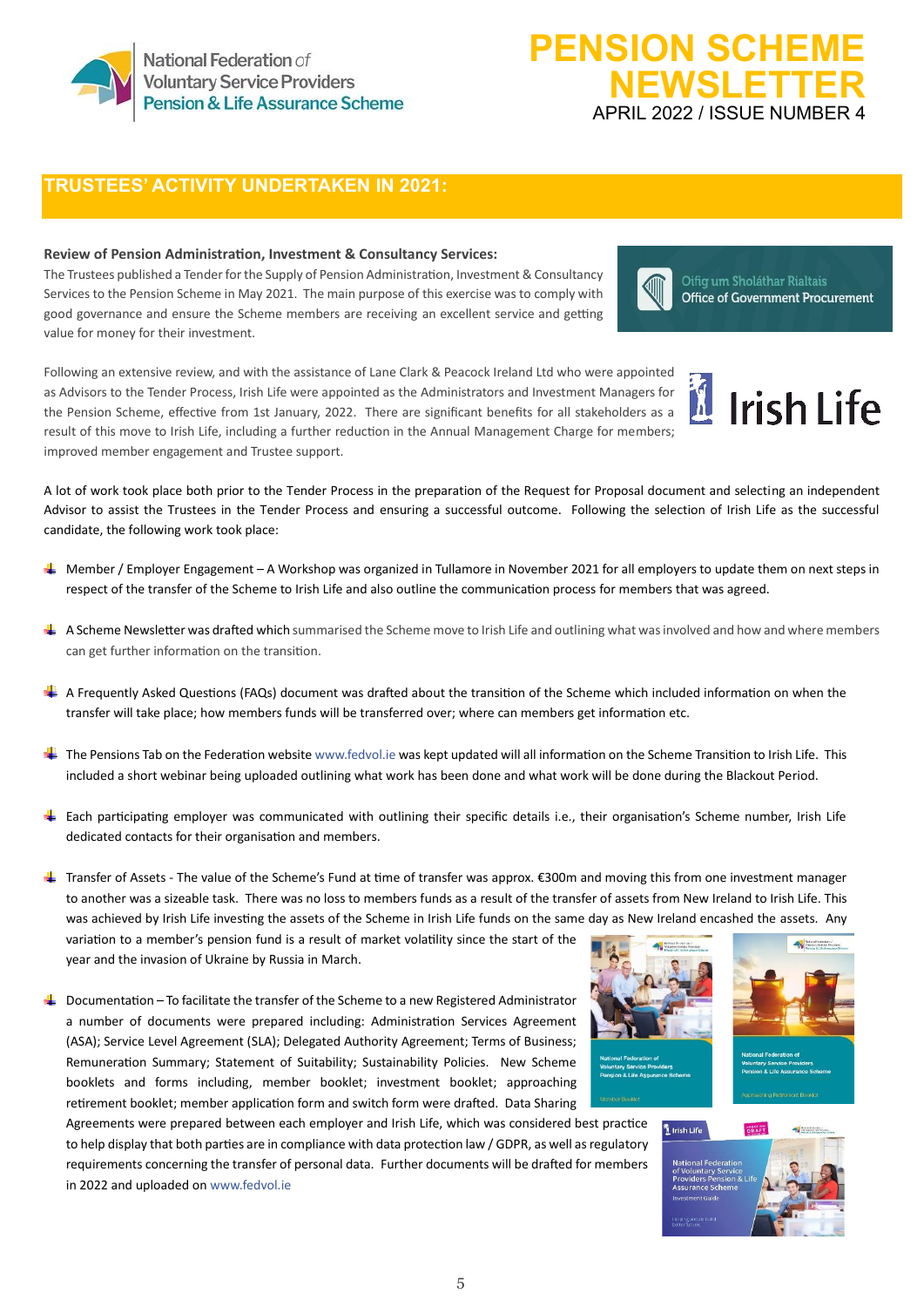

National Federation of **Voluntary Service Providers** Pension & Life Assurance Scheme

# **PENSION SCHEME NEWSLETTER** APRIL 2022 / ISSUE NUMBER 4

# **TRUSTEES' ACTIVITY UNDERTAKEN IN 2021 (continued):**

#### **Meeting with the Pensions Authority:**

The Trustees met with the Pensions Authority on 2 occasions during 2021. The first meeting took place on 21st July, 2021, as part of the Pensions Authority's programme of engagement work with Pension Schemes and their move to forwardlooking risk-based supervision. Accordingly, the National Federation of Voluntary Service Providers' Pension & Life Assurance Scheme was



selected as part of the Authority's 2021 engagement programme.

The purpose of the meeting was to examine how well the National Federation's Pension Scheme is equipped to meet the enhanced governance and risk management requirements that have been

transposed into law under the IORP II Directive. Also given the size of the National Federation's Scheme and the complexity in respect of the number of participating employers, the Scheme was selected. The Pensions Authority sought an understanding of the activities carried out by the Trustees to date towards meeting the enhanced governance and risk management



requirements, as well as any future plans and timelines towards that aim, and what processes, policies and practices the Trustees have currently in place and how they were drafted and approved.

The meeting was a very positive meeting and there was good engagement from all parties.

The second meeting took place on 2nd December, 2021, to further discuss the Pension Authority's views on how the Pension Scheme should be structured and if there is a need for the Scheme to be set up as a DAC, a final decision on this issue is due shortly from the Pensions Authority.

#### **Trustee Annual Report (TAR) & Financial Statements:**

As required by Pension Legislation, the Trustees prepared a Trustees Annual Report (TAR) and Financial Statements for year ended 31/12/20 and circulated same to each participating employer and recognised Trade Union in line with the 30th September, 2021, deadline for completion.



A copy of the TAR and Financial Statements for year ended 31/12/20 are available on the National Federation's websit[e www.fedvol.ie](http://www.fedvol.ie/) (click on pensions tab)



The Scheme currently comprises of 24 participating employers; 6,849 members (5,018 Active members and 1,831 Deferred members).



The Scheme's fund value under management is over €300m as of 31st December, 2021, most of which is invested in the Default Strategy for the Scheme.

#### **Trustees Meetings:**

The Trustees convened 8 meetings in 2021. The Trustees also participated in other Team / Zoom meetings with New Ireland, Cornmarket and the Scheme's Auditor.

#### **Appointment of an Additional Trustee:**

The Trustees sought expressions of interest from participating employers in respect of appointing an additional Pension Trustee to the Pension Scheme in 2021, which would complement the skills mix and experience of the current Trustees and also meet the fit and proper requirements of the Pensions Authority Code of Practice. Mr. Paul Switzer, Finance & ICT Manager, KARE, agreed to be appointed and his appointment was approved by the Trustee Board on 30th November, 2021 and was formally ratified by the National Federation's Board in January 2022.



#### **Trustee Training:**

Pension Trustees Training took place in February 2021, in line with requirements that Trustees must undergo Refresher Training every 2 years. The Trustees agreed however, that they will undergo training on a yearly basis going forward having regard to the number of new requirements / regulations etc.

## **Scheme Newsletters:**

The Trustees produced 2 newsletters in 2021 covering the following topics:

March 2021: Trustees' activity undertaken in 2020; Trustees proposed workplan for 2021; Reduction in the Annual Management Charge (AMC) effective from 1st January, 2021; Information on Retirement & Life Planning Seminars.

November 2021: Announcement of Scheme's Move to Irish Life; Annual Report & Financial Statements for year ended 31st December, 2020; Outline of what is IORP II; Finance Bill 2021 – Pension Amendments.

Copies of the above newsletters are available to view o[n www.fedvol.ie](http://www.fedvol.ie/)